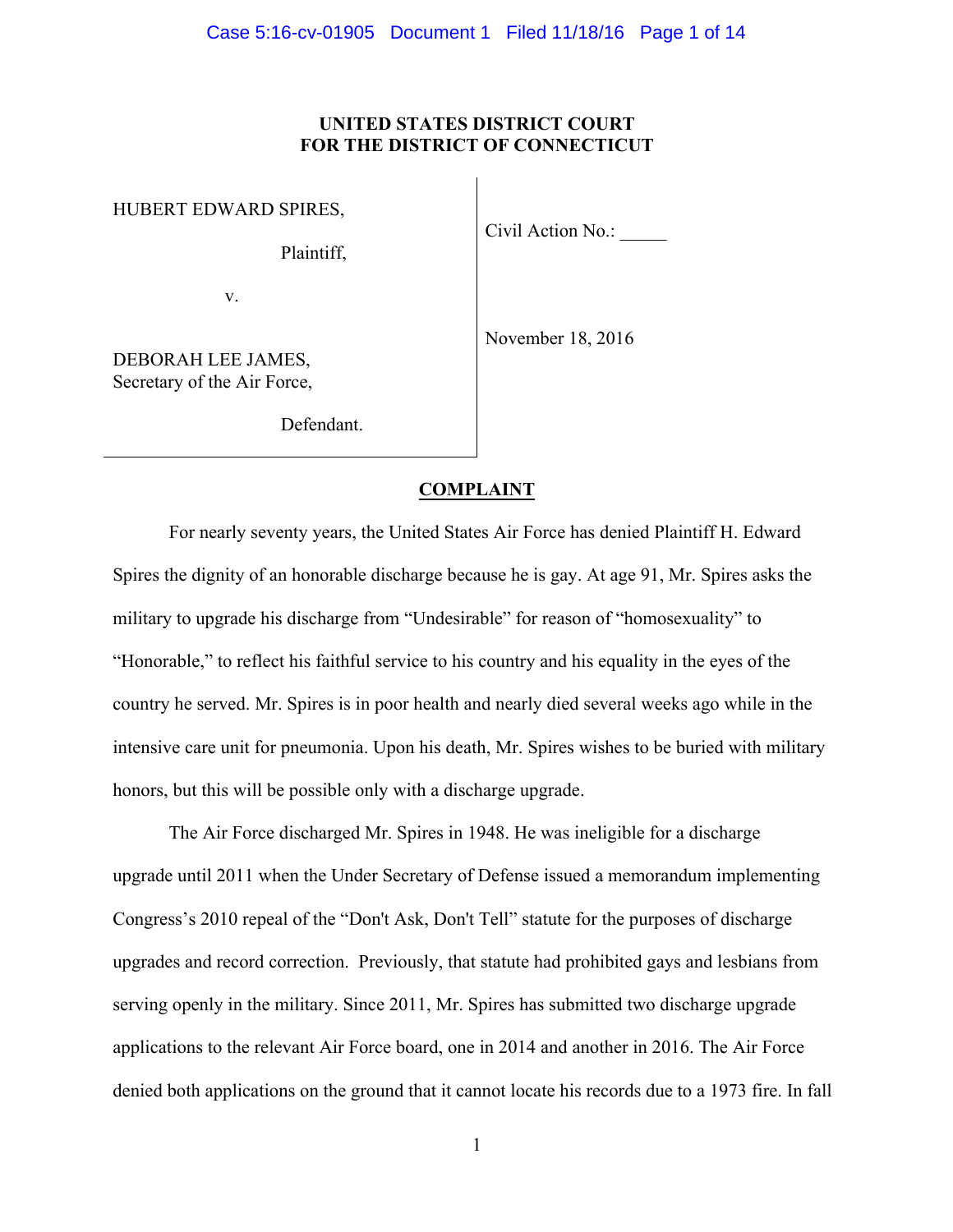### Case 5:16-cv-01905 Document 1 Filed 11/18/16 Page 2 of 14

2016, the Air Force apparently elected to reconsider its most recent denial, but it has not indicated by when it will complete its process.

In this action, Mr. Spires seeks judicial review of the Air Force's 2014 and 2016 decisions as arbitrary, capricious, unauthorized by law, and unreasonably delayed in violation of the Administrative Procedure Act and of his rights under the Due Process Clause of the Fifth Amendment to the U.S. Constitution. He requests an order directing the Air Force to upgrade his discharge status to "Honorable," or in the alternative, to complete its review within fourteen days.

#### **JURISDICTION AND VENUE**

1. This Court has jurisdiction under 28 U.S.C. §§ 1331, 1361. This action arises under the Fifth Amendment to the U.S. Constitution and the Administrative Procedure Act, 5 U.S.C. § 706.

2. Venue lies in this district pursuant to 28 U.S.C.  $\S$  1391(e)(1)(C) as Plaintiff resides in the District of Connecticut, no real property is involved in the action, and Defendant Deborah Lee James is sued in her official capacity as an officer of the United States.

### **PARTIES**

3. Plaintiff H. Edward Spires is a veteran of the United States Air Force. He is a citizen of the United States and resides in Norwalk, Connecticut.

4. Defendant Deborah Lee James, Secretary of the Air Force, is sued here in her official capacity. Defendant has the power to act through the Air Force Board for Correction of Military Records (AFBCMR) to change any record of a former member of the Air Force when necessary to correct an error or to remove an injustice.

## **FACTUAL ALLEGATIONS**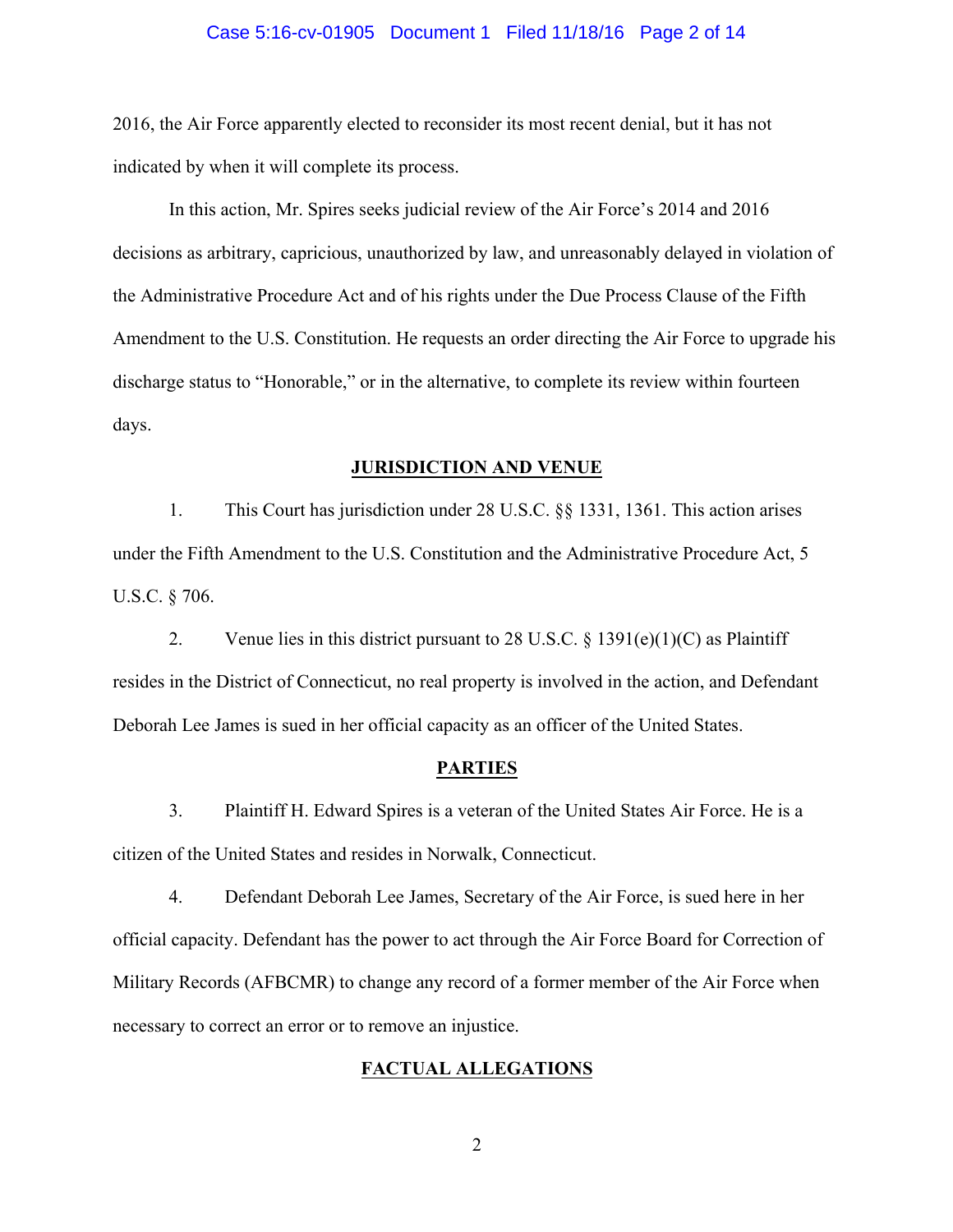### Case 5:16-cv-01905 Document 1 Filed 11/18/16 Page 3 of 14

5. H. Edward Spires was born on November 8, 1925 in Lancaster, Ohio.

6. In 1946, at age twenty, Mr. Spires enlisted in the United States Army Air Force. He completed Basic Training at Sheppard Air Force Base in Wichita Falls, Texas.

7. After Basic Training, Mr. Spires was assigned to be a Chaplain's Assistant at Lackland Air Force Base in San Antonio, Texas. His duties included typing letters to distressed families, setting up chapels for services, playing the organ at Catholic masses, and assisting his Chaplain with communication with other members of the Chaplaincy Corps. When not busy with these obligations, Mr. Spires practiced the organ for upcoming Catholic services.

8. Mr. Spires consistently received positive performance reviews and had no disciplinary problems. In just a year and a half, he was promoted from Private to Sergeant, which requires four separate promotions.

9. In September 1947, Congress established the U.S. Air Force as a separate military service branch, independent of the U.S. Army. Mr. Spires became a member of the Air Force, although his duties and rank did not change.

10. While stationed at Lackland, Mr. Spires maintained a large circle of friends in the civilian community in San Antonio, many of whom were gay.

11. Around October 1947, Mr. Spires recalls hearing rumors that the base Commander, Colonel Hokes, called a meeting with aides to discuss "cleaning up the base of homosexuals."

12. At an off-base Halloween party in October 1947, Mr. Spires dressed as "That New Oxydol Sparkle," a reference to a then-popular advertisement for laundry detergent. Someone at the party recognized him and mistook his costume for drag.

13. Shortly after the party, a Master Sergeant brought Mr. Spires to the Judge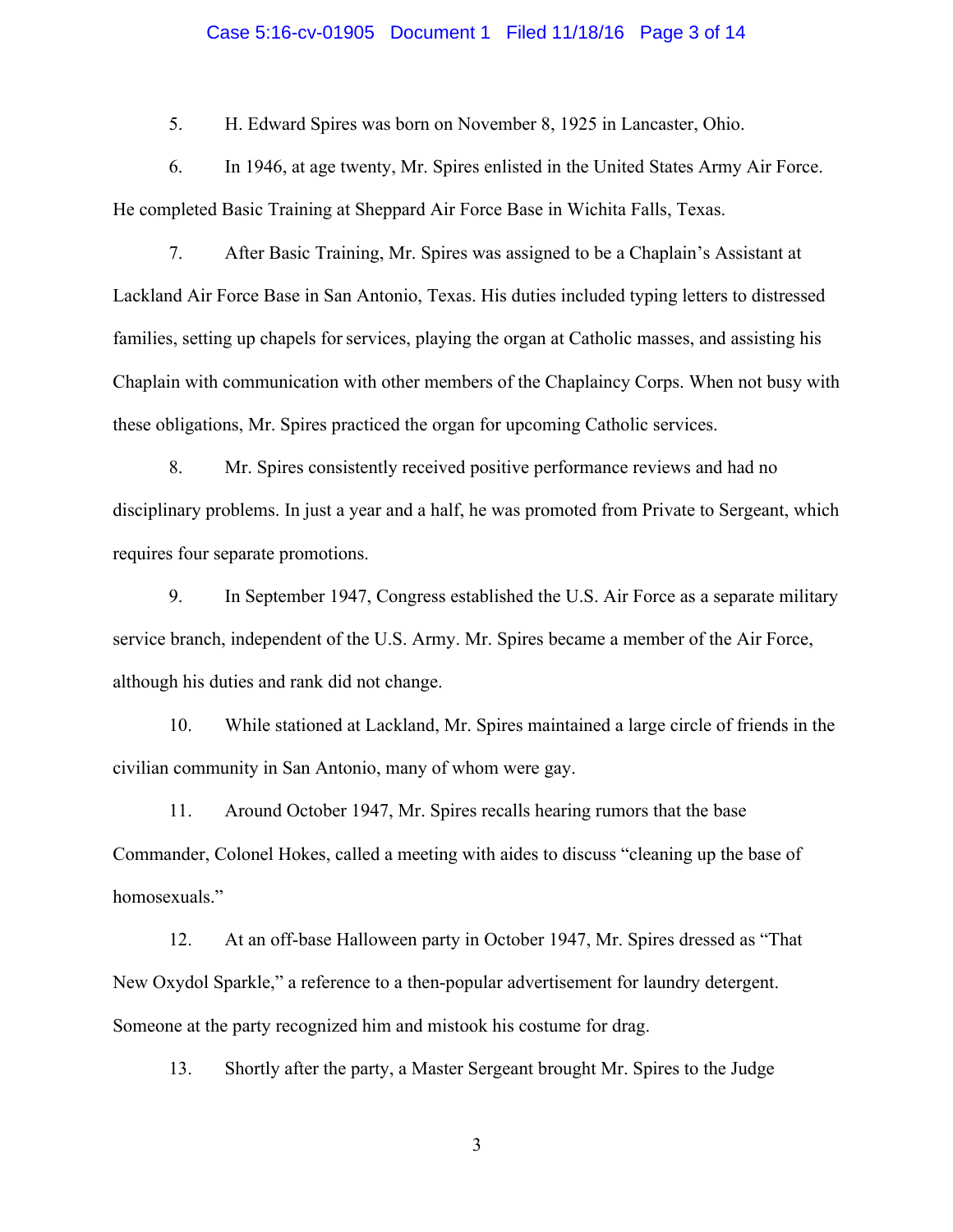### Case 5:16-cv-01905 Document 1 Filed 11/18/16 Page 4 of 14

Advocate's office and asked Mr. Spires if he was a homosexual. Mr. Spires did not initially answer, so the Master Sergeant threatened to throw him into the stockade and tell the other prisoners that Mr. Spires was a homosexual.

14. Over the course of an hour-long interrogation, the Master Sergeant repeatedly asked Mr. Spires if he was gay and requested information about his relationships with many people in the address book that the Master Sergeant confiscated from Mr. Spires's pocket. Mr. Spires describes the event as "horrific and unbearable."

15. After an hour, the Master Sergeant offered to end the interrogation and let Mr. Spires leave if he signed a statement saying that he had passively participated in homosexual acts. Mr. Spires signed the statement in order to make the questioning stop, but refused to give names of any other gay soldiers.

16. The next week, Mr. Spires reported to the Judge Advocate's office and a Board of Inquiry. The Air Force held hearings to determine Mr. Spires's fitness for service. During the hearings, the Air Force did not offer Mr. Spires defense counsel, so he acted as his own lawyer.

17. As the base learned of Mr. Spires's upcoming court-martial, other soldiers taunted, verbally assaulted, and threatened Mr. Spires with physical violence. Only Mr. Spires's direct supervisor, Father Major John Habitz, stood up for him.

18. After the hearings, Mr. Spires's chain of command sent him to a psychiatrist who asked if he had "ever had [his] dick sucked." When Mr. Spires replied "yes," the psychiatrist indicated to Mr. Spires that he had just outed himself as a homosexual.

19. On or about March 17, 1948, the Air Force gave Mr. Spires an Undesirable discharge for reason of homosexuality. He was given a set of civilian clothes and sent home to his parents in Ohio.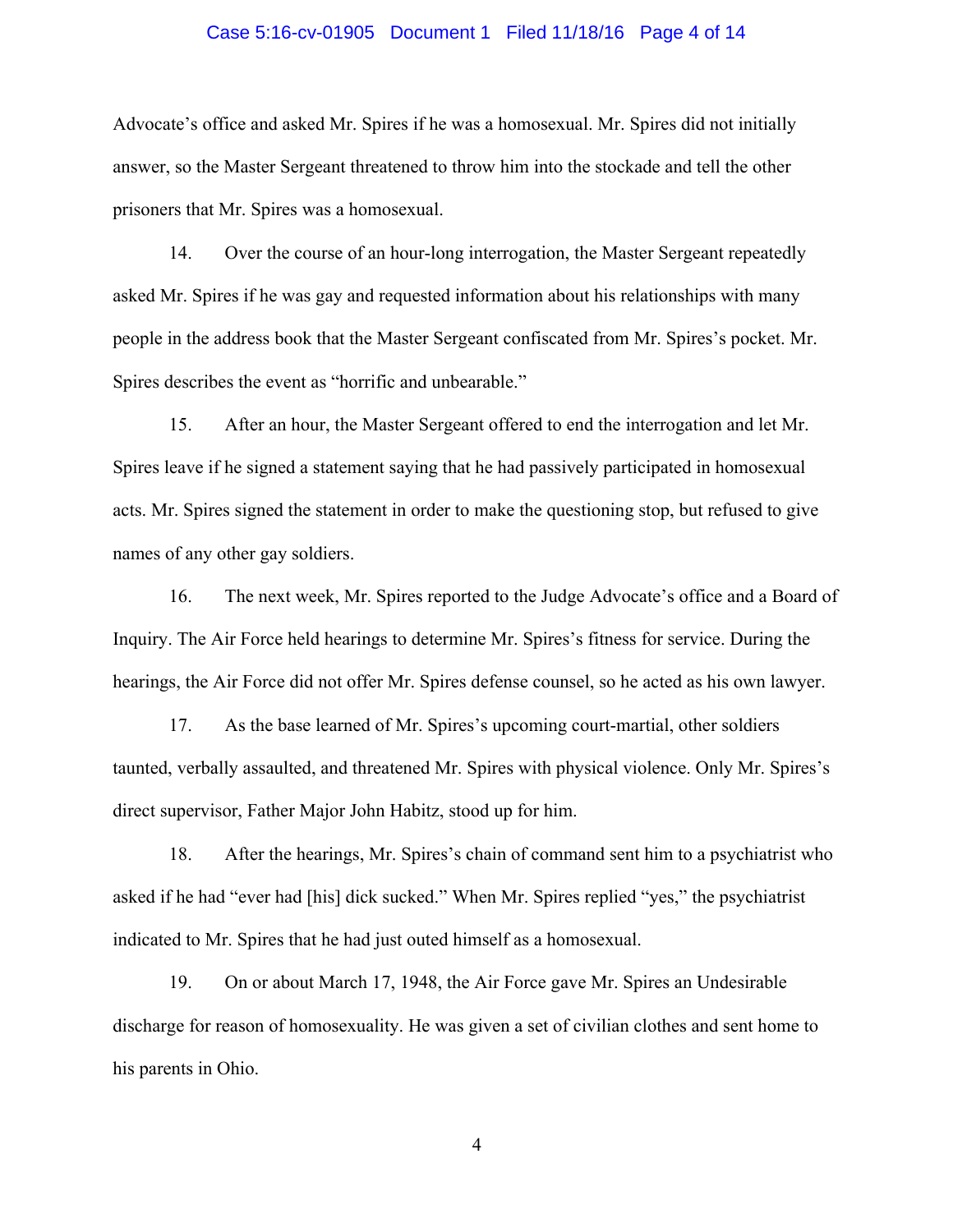### Case 5:16-cv-01905 Document 1 Filed 11/18/16 Page 5 of 14

20. After being discharged, Mr. Spires felt ashamed and rarely spoke to anyone about his military service. Out of fear that someone would discover the reason for his discharge, he destroyed all of his military records in his possession, including dog tags, letters, and transcripts of his court martial.

21. Mr. Spires began working at F& R Lazarus & Company, a department store in Columbus, Ohio doing interior and window display. He left Columbus in 1957 for New York City, where he worked as a display manager at one of Bloomingdales' branch stores.

22. After working at Bloomingdales for three years, he started his own decorative arts business called Fabulous Fakes, which turned out to be a success.

23. In 1970, Mr. Spires moved to Connecticut with his partner, David Rosenberg, after Mr. Rosenberg was offered a job as a high school English teacher in Greenwich.

24. He closed Fabulous Fakes after 10 years and began working with the theater department at Fairfield University. Mr. Spires enjoyed a second career in the theater, making props and scenery for community theaters across Connecticut and Ohio. He retired in 1985, at age sixty.

25. On October 2, 2005, Mr. Spires and his partner of 47 years, David Rosenberg, were united in a civil union. The ceremony was attended by a group of approximately 25 friends, including Bob Duff, current Majority Leader of the Connecticut Senate.

26. On January 8, 2009, several months after Connecticut legalized same-sex marriage, Mr. Spires married Mr. Rosenberg in their Connecticut home. John Hunt, a justice of the peace, officiated the ceremony.

27. Mr. Spires's spouse is a veteran of the United States Army. Mr. Rosenberg's command also questioned him about his sexuality, but he denied being gay and was allowed to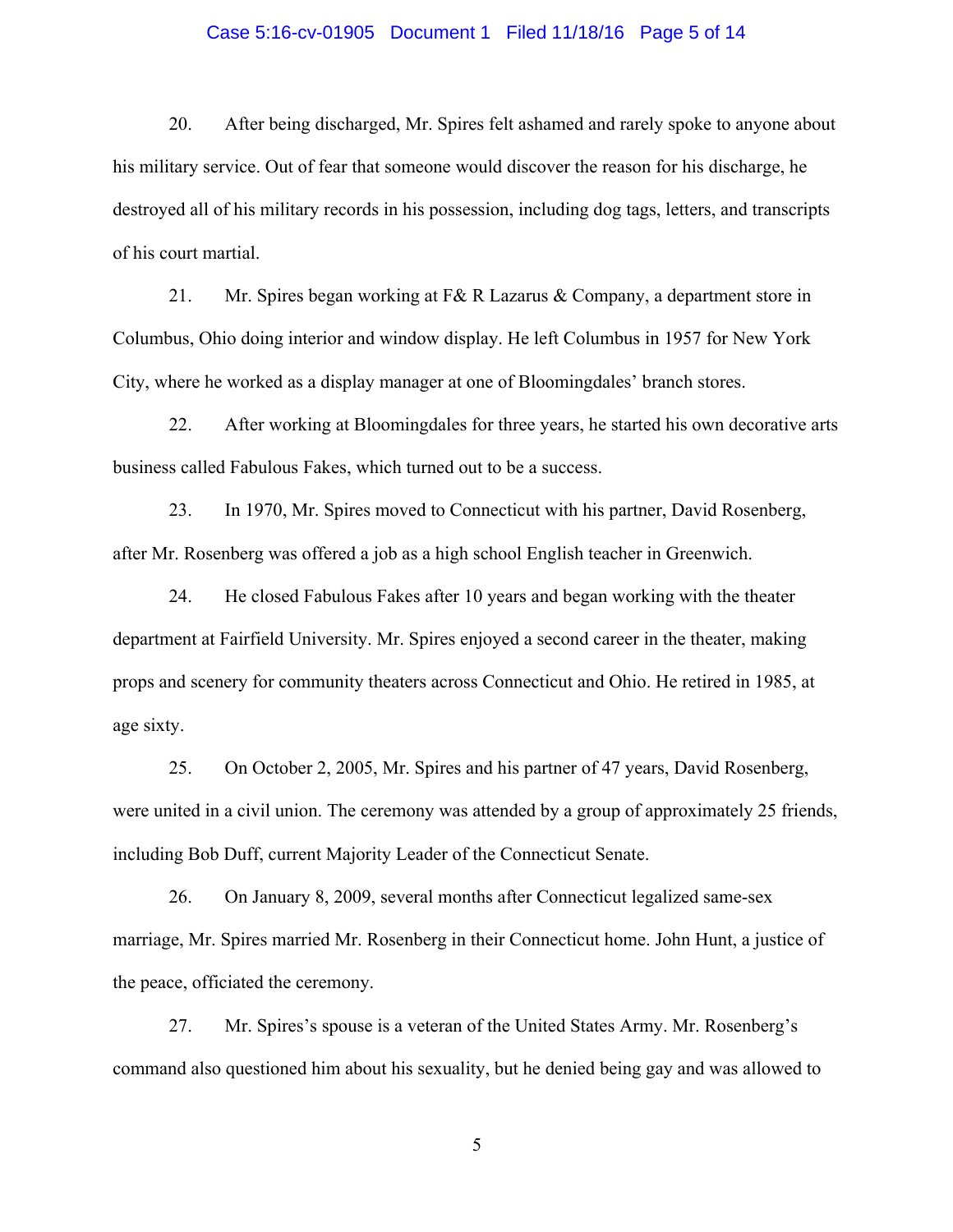### Case 5:16-cv-01905 Document 1 Filed 11/18/16 Page 6 of 14

stay in the Army. Mr. Rosenberg received an Honorable discharge in 1956.

28. On September 23, 2014, Mr. Spires submitted an application to the AFBCMR, asking for his discharge to be upgraded to Honorable, due to the repeal of Don't Ask, Don't Tell (DADT). This application complied in full with the requirements set out in 32 U.S.C. § 865.3.

29. By letter dated October 1, 2014, the Department of the Air Force, Air Force Review Boards Agency, rejected Mr. Spires's application on the ground that his military records could not be located (copy attached as Exhibit A).

30. Mr. Spires then requested a full copy of his service records from the National Personnel Records Center (NPRC), the division of the National Archives Records Administration responsible for preserving military service records.

31. In a letter dated December 4, 2015, the NPRC replied that "[i]f the record were here on July 12, 1973 it would have been in the area that suffered the most damage in the fire on that date and may have been destroyed." The NPRC further explained that "complete records cannot be reconstructed" (copy attached as Exhibit B).

32. The July 12, 1973 fire at the NPRC "destroyed approximately 16-18 million Official Military Personnel Files (OMPF)," including records of certain Air Force personnel discharged between September 25, 1947 and January 1, 1964. *National Archives at St. Louis*, https://www.archives.gov/st-louis/military-personnel/fie-1973.html.

33. Despite being a subdivision of the National Archives and Records Administration, which is responsible for maintaining our nation's most important historical documents, including military personnel records, the NPRC decided against equipping their paper records storage facilities with sprinklers, smoke detectors, or firewalls. Walter W. Stender & Evans Walker, *The National Personnel Records Center Fire: A Study In Disaster*, 37 Am. Archivist 521 (1974). A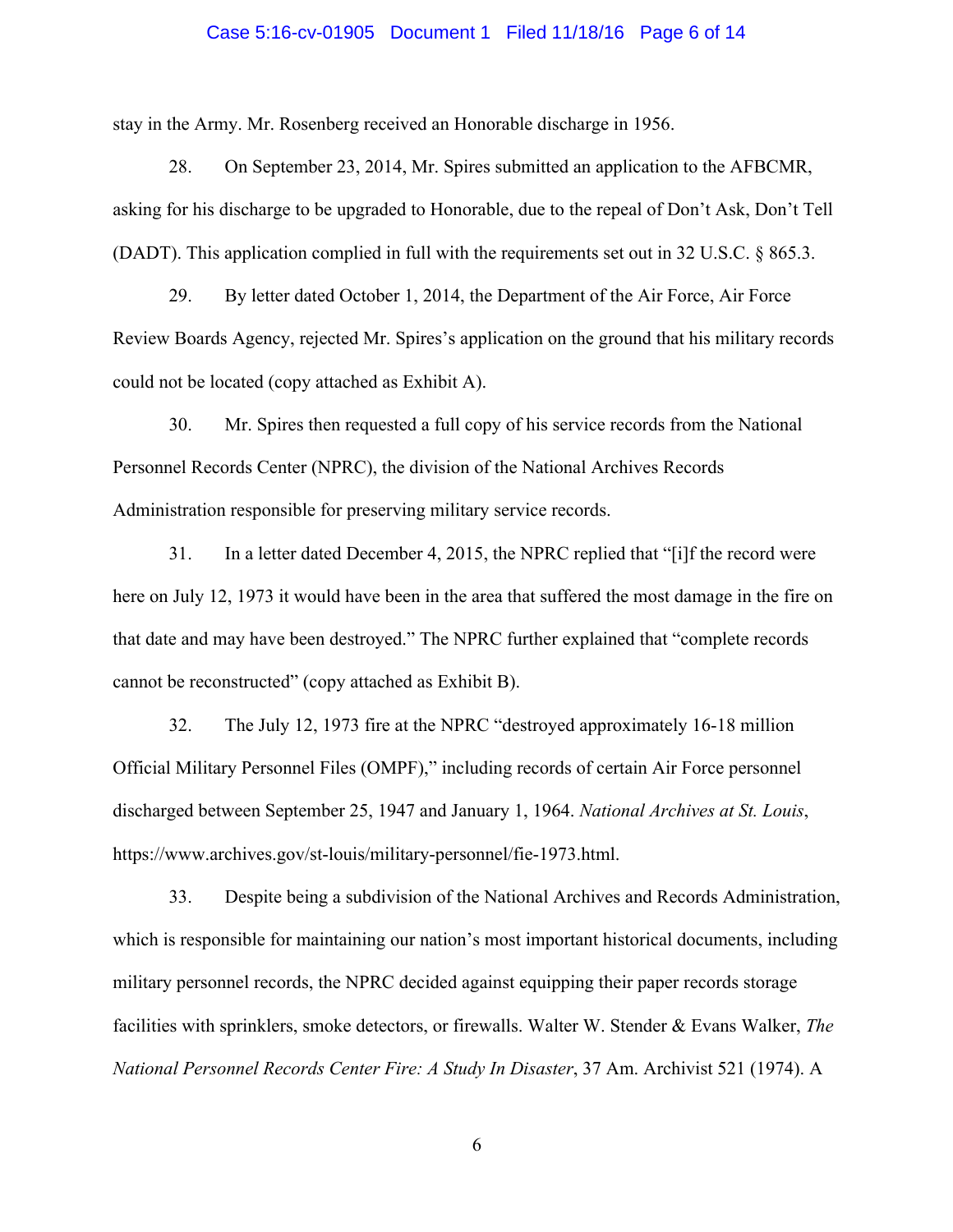### Case 5:16-cv-01905 Document 1 Filed 11/18/16 Page 7 of 14

1975 report by the Comptroller of the United States to the House Committee on Government Operations regarding the fire suggests it was caused by "careless smoking."

34. The NPRC also provided Mr. Spires an NA Form 13038, Certification of Military Service, to be "used for any official purpose" (copy attached as Exhibit C).

35. With the Certification of Military Service, Mr. Spires submitted another application to the AFBCMR in March 2016. On this application, Mr. Spires accidentally checked the box stating that he had been in the Marines Corps instead of the Air Force.

36. In April 2016, the AFBCMR returned Mr. Spires's application, stating that they could not process Marines Corps applications (copy attached as Exhibit D).

37. On September 9, 2016, the AFBCMR sent Mr. Spires another letter informing him that it had assigned a docket number to his case, placed it in the Board's case management system, and requested his records. However, the letter did not state a date by which it would complete its adjudication and cautioned that obtaining records "can be time consuming depending on the complexity of the request and the availability of the records."

38. On October 28, 2016, in response to an inquiry by the office of Rep. Joyce Beatty, a U.S. Congresswoman from Ohio, the AFBCMR orally advised that it had rejected Mr. Spires's second application as well.

39. Notwithstanding the AFBCMR's April 2016 written denial and its October 2016 oral denial, on November 9, 2016, undersigned counsel spoke with AFBCMR Executive Director John Vallario, who stated that the Board was still processing the 2016 application.

40. In an email exchange between undersigned counsel and Mr. Vallario dated November 15, 2016, Mr. Vallario stated that the Board would expedite review of Mr. Spires's case but did not state a date by which the Board would complete its adjudication.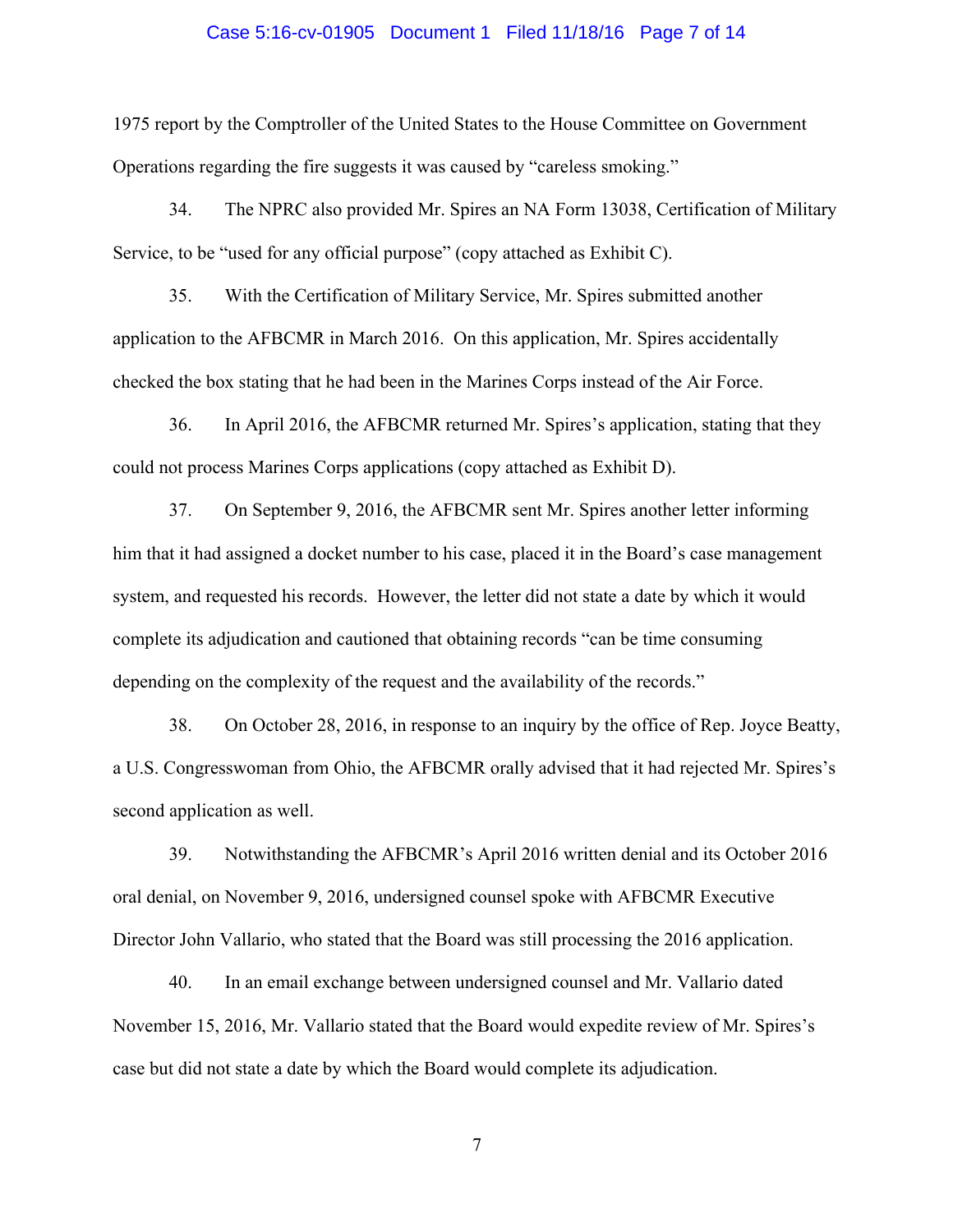### Case 5:16-cv-01905 Document 1 Filed 11/18/16 Page 8 of 14

41. By statute, the Board has eighteen months to adjudicate each application it receives. 10 U.S.C. § 1557(b).

42. Mr. Spires is ninety-one years old and in poor health. A bad case of pneumonia recently caused him to be hospitalized for three weeks and placed on a breathing tube for a week. He completed breathing therapy at the hospital before he was able to return home three weeks later. He continues to have difficulty breathing.

43. He is not entitled to a burial in a VA national military cemetery or to have military honors at his funeral due to his "Undesirable" discharge.

44. Mr. Spires does not want to pass knowing he that he will not be honored with a military burial and that the Air Force still refuses to acknowledge the sacrifices he made to serve his country with honor.

### **STATUTORY AND REGULATORY BACKGROUND**

45. The Air Force discharged Mr. Spires on March 17, 1948. At the time, Army Regulation (AR) 615-368 (as amended May 14, 1947) governed discharge on the basis of homosexuality, because Army regulations still covered aspects of Air Force activity in 1948. *See*  Joint Army and Air Force Adjustment Regulation (JAAFAR) 1-11-40 (1948).

46. Pursuant to AR 615-368, homosexuality was grounds for an Undesirable discharge, otherwise known as discharge "by reason of undesirable habits and traits of character."

47. A veteran's discharge status affects eligibility for various benefits and support services administered by the U.S. Department of Veterans Affairs (VA). Veterans with an "Undesirable" discharge (today known as an "Other than Honorable" discharge) are generally ineligible to receive disability, employment, housing, education, burial, and other VA benefits.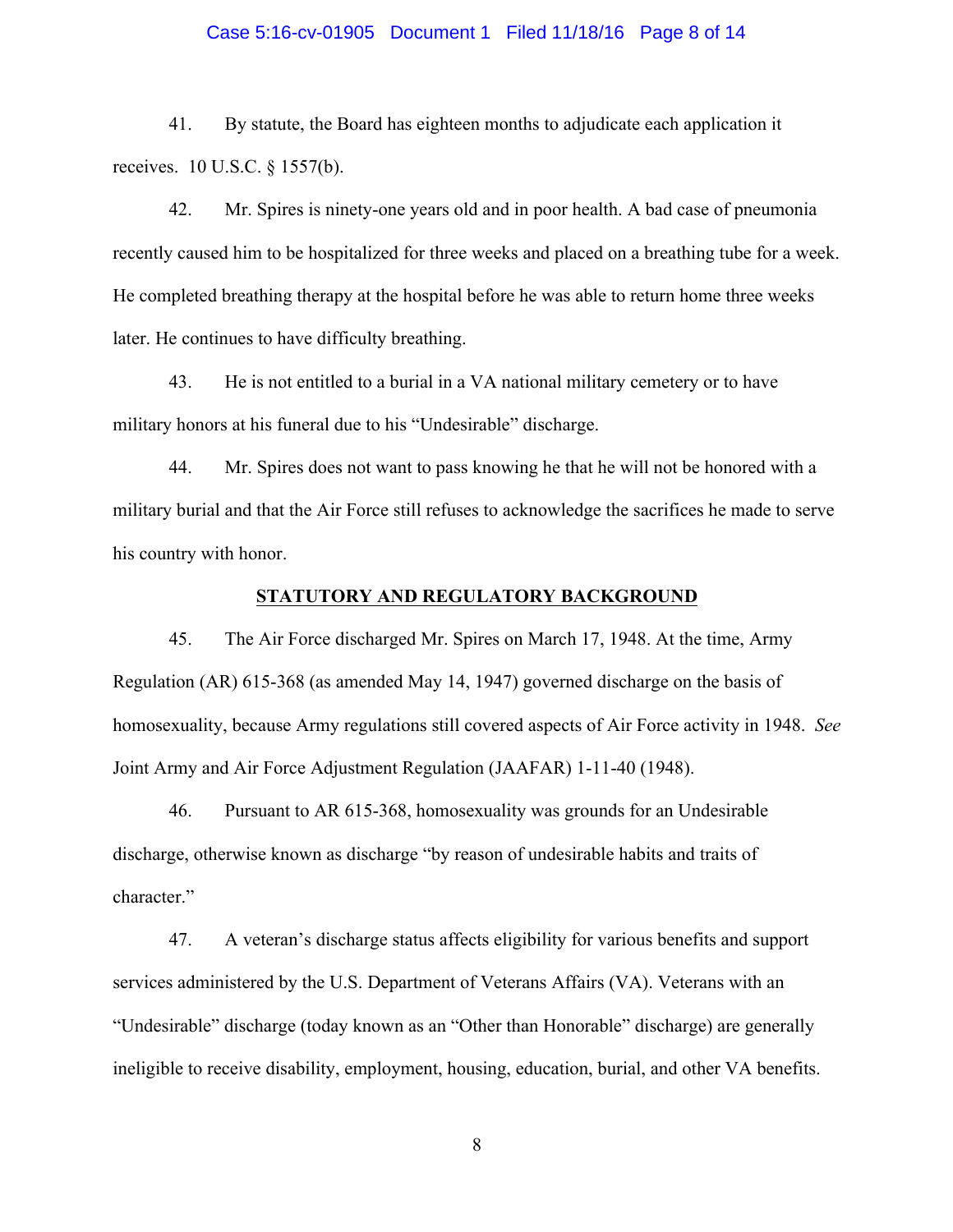### Case 5:16-cv-01905 Document 1 Filed 11/18/16 Page 9 of 14

48. Congress has authorized the Secretary of the Air Force, acting through the AFBCMR, to correct the discharge of any former member of the Air Force. 10 U.S.C. § 1552.

49. An Air Force veteran may request a discharge upgrade from the AFBCMR to correct an error or injustice in his discharge characterization. 32 C.F.R. § 865.2. The application must be made within three years of the date of discharge, but the AFBCMR may waive the limitations period "in the interest of justice." *Id.* § 865.3*.*

50. In the 1994 National Defense Authorization Act, Congress prohibited, for the first time, discrimination against closeted homosexual members of the Armed Services and prohibited the questioning of service members regarding their sexuality. Pub. L. No. 103-160, § 571, 107 Stat. 1547 (1994). This policy was colloquially called "Don't Ask, Don't Tell" (DADT).

51. Between 1994 and 2010, federal law stated: "The prohibition against homosexual conduct is a longstanding element of military law that continues to be necessary in the unique circumstances of military service." 10 U.S.C. § 654(a)(13) (2000).

52. In 2010, Congress passed the Don't Ask, Don't Tell Repeal Act, which allowed gays, lesbians, and bisexuals to serve openly in the United States Armed Forces. Pub. L. No. 111-321, 124 Stat. 3515 (2010).

53. In accordance with the Don't Ask, Don't Tell Repeal Act, the Under Secretary of Defense directed the Boards of Military Correction to "normally grant requests" for discharge upgrades or changes to narrative reasons for discharge "when the following conditions are met: (1) the original discharge was based solely on DADT or a similar policy in place prior to enactment of DADT and (2) there were no aggravating factors in the record, such as misconduct." Memorandum dated Sept. 20, 2011, Under Secretary of Defense Clifford L. Stanley (DADT Memo) (copy attached as Exhibit E).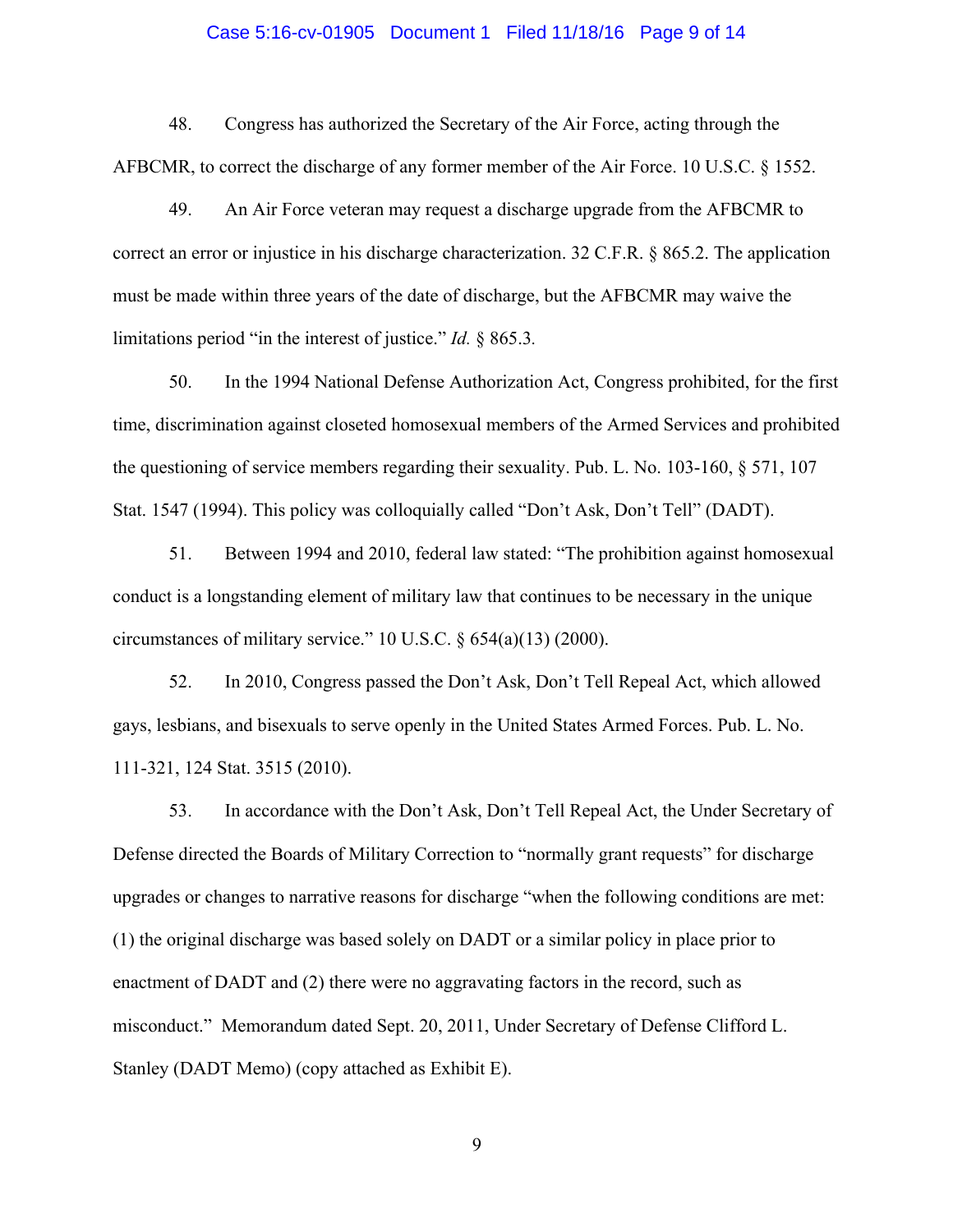### Case 5:16-cv-01905 Document 1 Filed 11/18/16 Page 10 of 14

54. To apply for a discharge upgrade before the AFBCMR, an applicant must complete a form DD 149, which should include, at least, "(1) The name under which the member served. (2) The member's social security number or Air Force service number. (3) The applicant's current mailing address. (4) The specific records correction being requested. (5) Proof of proper interest if requesting correction of another person's records. (6) The applicant's original signature." 32 U.S.C. § 865.3.

55. A veteran aggrieved by an agency action, including a final AFBCMR decision, may seek judicial review in U.S. District Court pursuant to the Administrative Procedure Act. 5 U.S.C. §§ 702, 706.

### **CLAIMS FOR RELIEF**

# **FIRST CLAIM FOR RELIEF Administrative Procedure Act, 5 U.S.C. § 706**

56. The allegations of the preceding paragraphs are incorporated by reference as if fully set forth herein.

57. Defendant's 2014 and 2016 denials of Mr. Spires's applications for a discharge upgrade and change of reason for separation each constitutes final agency action.

58. Defendant's 2014 decision ignored its own rules when it returned Mr. Spires's application for lack of a service number.

59. Defendant denied Mr. Spires's 2014 application on the basis that he lacked official records, despite the fact that the Department of Defense, through the NPRC, lost his records when they were destroyed in a fire.

60. Defendant's April 2016 decision returning Mr. Spires's application because he inadvertently marked the box for "Marines" rather than "Air Force" was arbitrary, capricious, and unauthorized by law.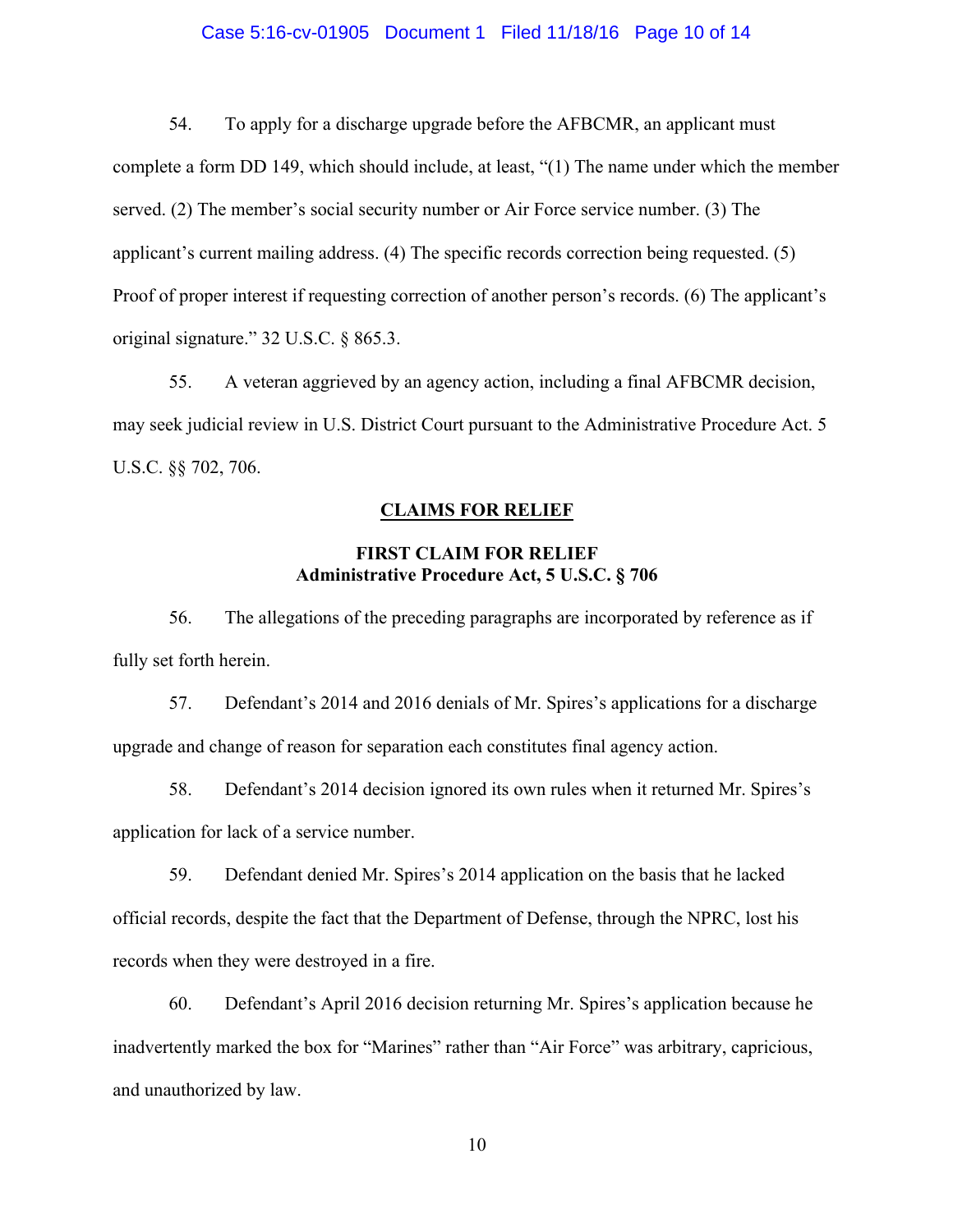### Case 5:16-cv-01905 Document 1 Filed 11/18/16 Page 11 of 14

61. Defendant's 2016 denial failed to consider important evidence, including the NPRC Certification of Military Service, which the NPRC stated "may be used for any official purpose."

62. Defendant and the NPRC had a duty of care to preserve Mr. Spires's military service records.

63. Mr. Spires is entitled to the benefit of an adverse inference that the records destroyed in the NPRC fire demonstrate that the ground for his undesirable discharge was "homosexuality," by operation of the spoliation of evidence doctrine.

64. The basis for Mr. Spires's discharge, AR 615-368 (as amended May 1947), is widely recognized as the regulation used to purge gay and lesbian servicemembers in the 1940s and thereafter.

65. Defendant's 2014 and 2016 denials were contrary to the DADT Memo implementing the repeal of 10 U.S.C. § 654.

66. Under the APA, a federal agency is required to act "within a reasonable time . . . to conclude a matter presented to it." 5 U.S.C. § 555(b), and Congress authorized U.S. District Courts to compel agency action that is "unlawfully withheld or unreasonably delayed." 5 U.S.C.  $§ 706(1).$ 

67. To the extent Defendant is still reviewing Mr. Spires's March 2016 application, it has unreasonably delayed adjudication of a matter that was first brought before it over two years ago, does not involve an overly lengthy and voluminous record, and applies to a 91 year-old veteran with failing health.

68. Defendant's decisions on Mr. Spires's 2014 and 2016 applicationss were arbitrary, capricious, unauthorized by law, an abuse of discretion, and unreasonably delayed, all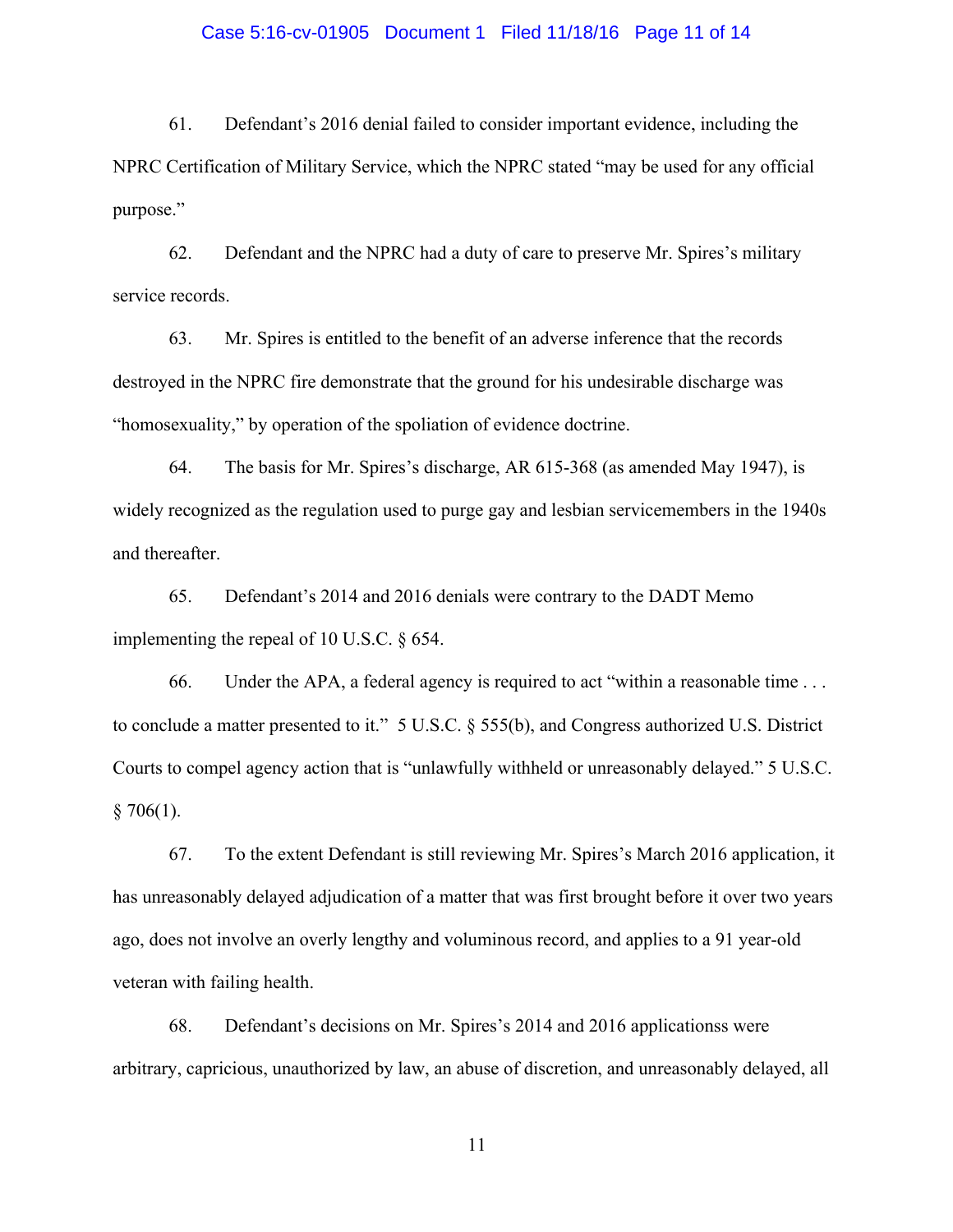### Case 5:16-cv-01905 Document 1 Filed 11/18/16 Page 12 of 14

in violation of the Administrative Procedure Act, 5 U.S.C. § 706.

# **SECOND CLAIM FOR RELIEF Fifth Amendment to the U.S. Constitution**

## **Violation of Procedural Due Process**

69. The allegations of the preceding paragraphs are incorporated by reference as if fully set forth herein.

70. The due process protections of the Fifth Amendment to the U.S. Constitution require that a federal administrative agency conduct adjudications in a fair and orderly manner.

71. In rejecting Mr. Spires's 2014 application, the AFBCMR failed to follow its own regulations setting forth minimum standards for discharge upgrade applications.

72. Defendant did not conduct a fair adjudication of Mr. Spires's discharge upgrade application because the AFBCMR denied his application on the basis of lack of service records, when, in fact, the Department of Defense, through the NPRC, knew his records had been destroyed in a fire.

73. The AFBCMR's policy categorically prohibiting adjudications when records are unavailable and its failure to inform veterans of alternate methods to obtain proof of service after their records were lost in the fire at the NPRC in July 1973, substantially diminishes access to adjudication for veterans whose records were affected by the fire.

74. By failing to adequately inform veterans and implement a system of case-by-case review, the AFBCMR has failed to give these veterans meaningful access to adjudications, as required by the Department of Defense's directive that "boards consider applications individually and fashion relief appropriate to the facts and circumstances of each case." Department of Defense Directive 1332.41 § 3.2.1 (March 8, 2004).

75. Defendant's rejection of the 2016 application disregarded material evidence and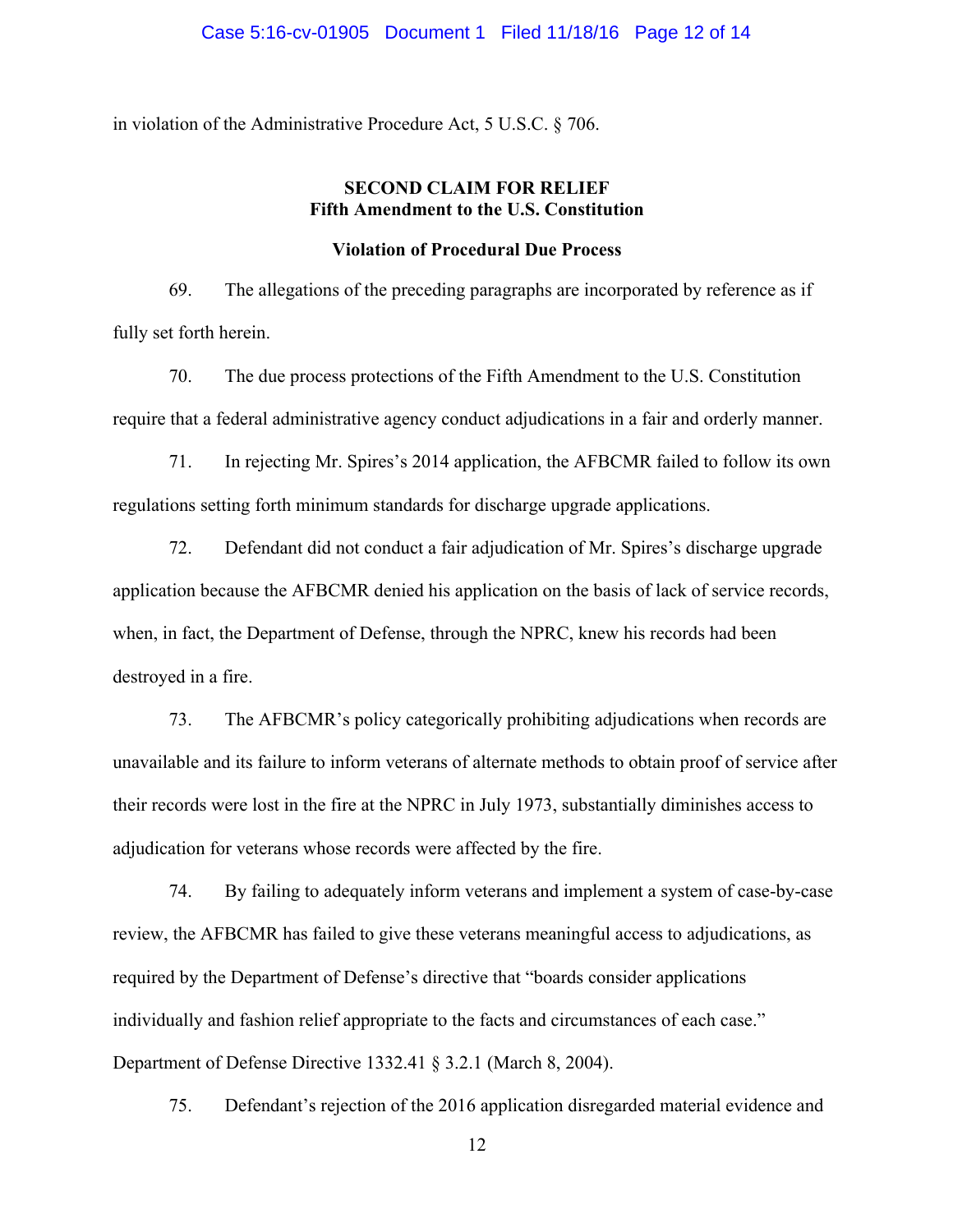failed to recognize an adverse inference by operation of the spoilation of evidence doctrine, depriving Mr. Spires of fundamental fairness in administrative adjudications, as guaranteed by the Due Process Clause of the Fifth Amendment.

# **PRAYER FOR RELIEF**

WHEREFORE, Plaintiff respectfully requests that this Court grant the following relief:

- (1) Order the Defendant to upgrade Mr. Spires's discharge status to Honorable and to correct the narrative reasons for separation;
- (2) In the alternative, hold unlawful and set aside the AFBCMR's 2014 and 2016 decisions, and remand with instructions for further proceedings;
- (3) In the further alternative, order Defendant to complete its reconsideration of his 2016 application within fourteen days;
- (4) Award reasonable attorneys' fees and costs; and
- (5) Grant such other and further relief this Court deems just and proper.

Dated: November 18, 2016 New Haven, Connecticut

Respectfully Submitted,

By: /s/ Michael J. Wishnie

Erin Baldwin, Law Student Intern Miriam Becker-Cohen, Law Student Intern Rachel Tuchman, Law Student Intern Helen White, Law Student Intern Aaron Wenzloff, ct28616 Michael J. Wishnie, ct27221 Veterans Legal Services Clinic Jerome N. Frank Legal Services Org. Yale Law School P.O. Box 209090 New Haven, CT 06520-9090 t. (203) 432-4800 michael.wishnie@yale.edu